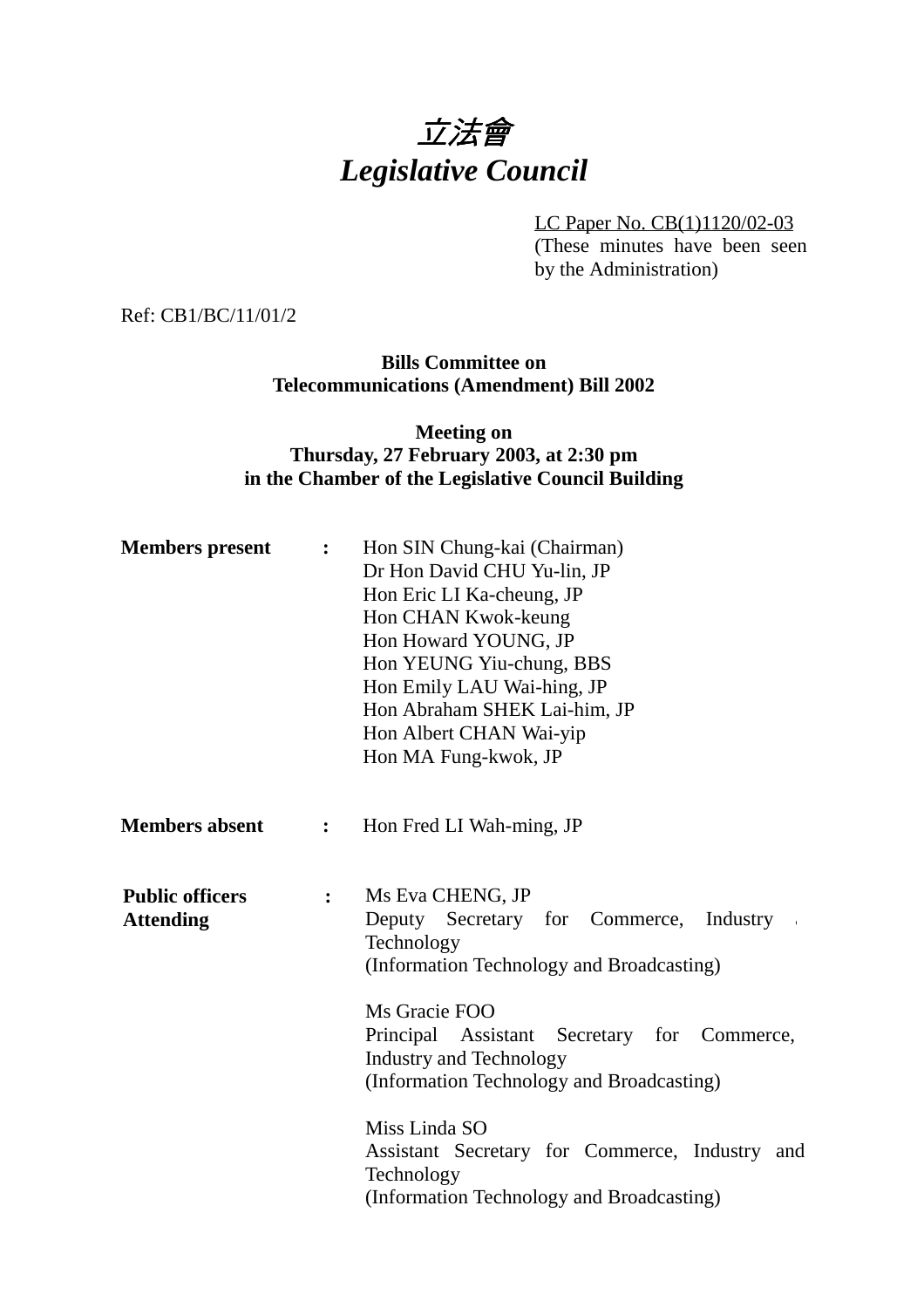|                                    |                | Mr M H AU, JP<br>Deputy Director-General of Telecommunications                                                |
|------------------------------------|----------------|---------------------------------------------------------------------------------------------------------------|
|                                    |                | Mr Edward WHITEHORN<br>Head, Competition Affairs Branch, Office of the<br><b>Telecommunications Authority</b> |
|                                    |                | Mr Michael LAM<br>Senior Government Counsel, Department of Justice                                            |
| <b>Attendance by</b><br>invitation | $\ddot{\cdot}$ | <b>Hutchison Global Communications Limited</b>                                                                |
|                                    |                | Ms Agnes MIU<br>Director of Legal & Regulatory                                                                |
|                                    |                | <b>Hutchison Telecommunications (Hong Kong)</b><br><b>Limited</b>                                             |
|                                    |                | Ms Patricia HUI<br>Legal Counsel                                                                              |
|                                    |                | <b>PCCW Limited</b>                                                                                           |
|                                    |                | <b>Mr Stuart CHIRON</b><br>Director of Regulatory Affairs                                                     |
|                                    |                | Ms Kim HILTON<br><b>Attorney, Regulatory Affairs</b>                                                          |
|                                    |                | <b>Smartone Mobile Communications Limited</b>                                                                 |
|                                    |                | Mr Patrick K L CHAN<br><b>Executive Director</b>                                                              |
|                                    |                | Mr Eric LEE<br>Manager, Legal & Regulatory<br><b>Affairs</b>                                                  |
|                                    |                | <b>TELSTRA International</b>                                                                                  |
|                                    |                | Mr Stephen MEAD<br>Foreign Registered Lawyer<br><b>Mallesons Stephen Jaques</b>                               |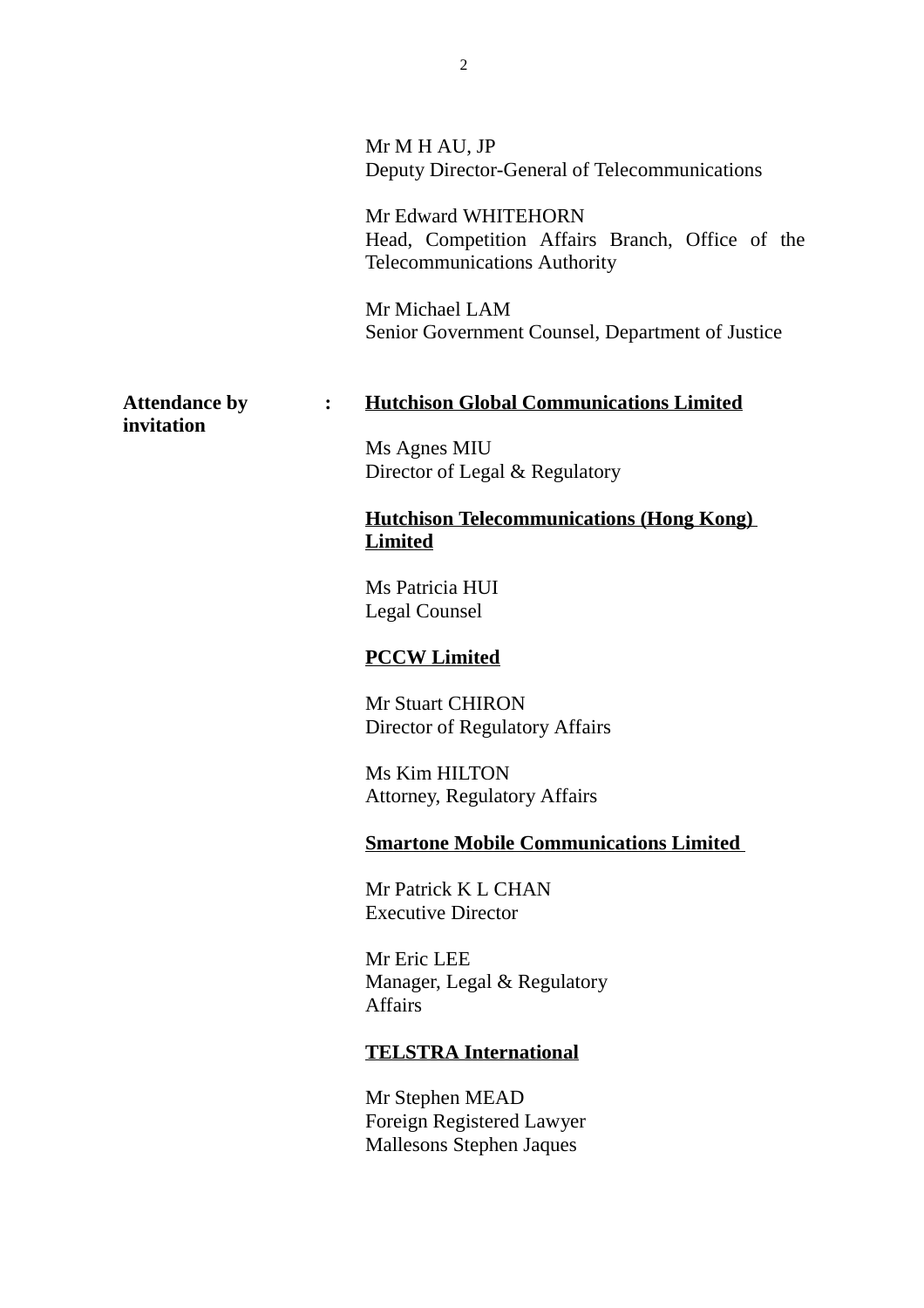|                | <b>Consumer Council</b>                                     |
|----------------|-------------------------------------------------------------|
|                | Mr Ron Cameron<br>Principal Trade Practice Officer          |
|                | Mr Victor HUNG<br><b>Chief Trade Practice Officer</b>       |
|                | <b>Hong Kong University of Science and Technology</b>       |
|                | Professor XU Yan                                            |
|                | <b>University of Hong Kong</b>                              |
|                | Professor John URE                                          |
| $\ddot{\cdot}$ | Miss Polly YEUNG<br>Chief Assistant Secretary (1)3          |
| $\ddot{\cdot}$ | <b>Miss Connie FUNG</b><br><b>Assistant Legal Adviser 3</b> |
|                | Ms Debbie YAU<br>Senior Assistant Secretary (1)1            |
|                | <b>Ms Sharon CHAN</b><br>Legislative Assistant 6            |
|                |                                                             |

# **I Confirmation of minutes**

| LC Paper No. CB(1)850/02-03 |  | - Minutes of $7th$ meeting on 7 January |  |
|-----------------------------|--|-----------------------------------------|--|
|                             |  | 2003                                    |  |

The minutes of  $7<sup>th</sup>$  meeting on 7 January 2003 were confirmed.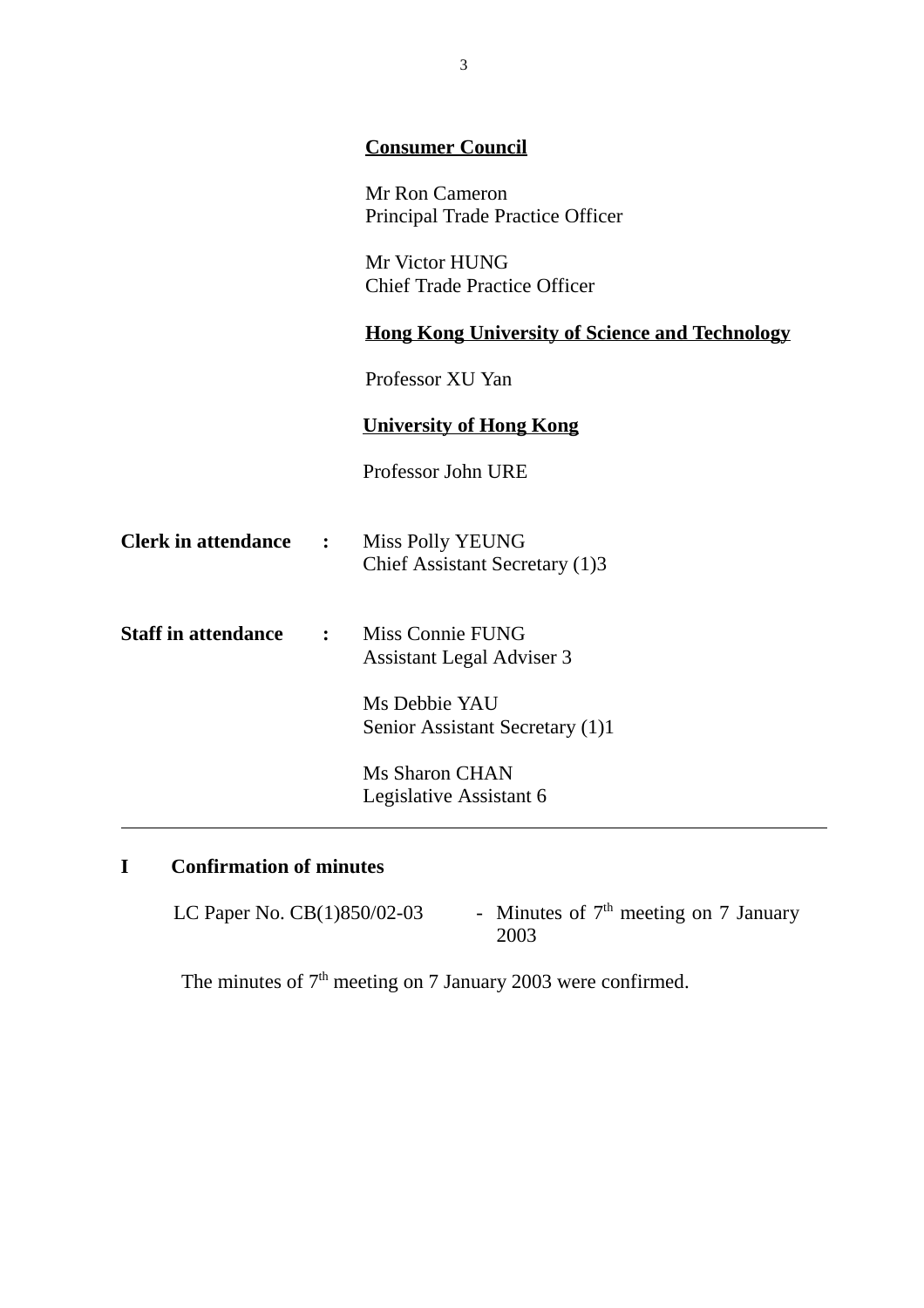**II Meeting with deputations and the Administration**

## Meeting with deputations

## **Telecommunications Operators**

| LC Paper No. $CB(1)$ 963/02-03(01) |     | Joint submissions from Hutchison<br>Global Communications Limited,<br>Telecommunications<br><b>Hutchison</b><br>(HK) Limited and Hutchison 3G HK<br>Limited |
|------------------------------------|-----|-------------------------------------------------------------------------------------------------------------------------------------------------------------|
| LC Paper No. $CB(1)$ 963/02-03(02) |     | <b>PCCW</b> Limited                                                                                                                                         |
| LC Paper No. $CB(1)$ 963/02-03(03) |     | <b>SmarTone Mobile Communications</b><br>Limited                                                                                                            |
| LC Paper No. $CB(1)$ 963/02-03(04) | $-$ | <b>Telstra International</b>                                                                                                                                |
| <b>Other Parties</b>               |     |                                                                                                                                                             |
| LC Paper No. $CB(1)$ 963/02-03(05) |     | <b>Consumer Council</b>                                                                                                                                     |
| LC Paper No. $CB(1)$ 963/02-03(06) |     | Professor XU Yan of the Hong Kong<br>University<br>of<br>Science<br>and<br>Technology                                                                       |
| LC Paper No. CB(1)984/02-03(01)    |     | Professor<br>John<br><b>URE</b><br>of<br>the<br>University of Hong Kong                                                                                     |
|                                    |     |                                                                                                                                                             |

## **Submission from the following parties not attending the meeting**

| LC Paper No. CB(1) 1014/02-03(01)  |                          | <b>SUNDAY</b>                                                                                                                                                                                        |
|------------------------------------|--------------------------|------------------------------------------------------------------------------------------------------------------------------------------------------------------------------------------------------|
| LC Paper No. CB(1) 963/02-03(07)   | $\sim$ $\sim$            | Telecommunications<br>Kong<br>Hong<br><b>Users Group</b>                                                                                                                                             |
| LC Paper No. $CB(1)$ 963/02-03(08) |                          | The Law Society of Hong Kong                                                                                                                                                                         |
| Meeting with the Administration    |                          |                                                                                                                                                                                                      |
| LC Paper No. $CB(1)597/02-03(01)$  | $\overline{\phantom{a}}$ | Information paper on "Explanatory"<br>Note on the Guidelines on the<br>Competition Analysis of Mergers<br>Acquisitions<br>and<br>1n<br>Telecommunications Markets"<br>provided by the Administration |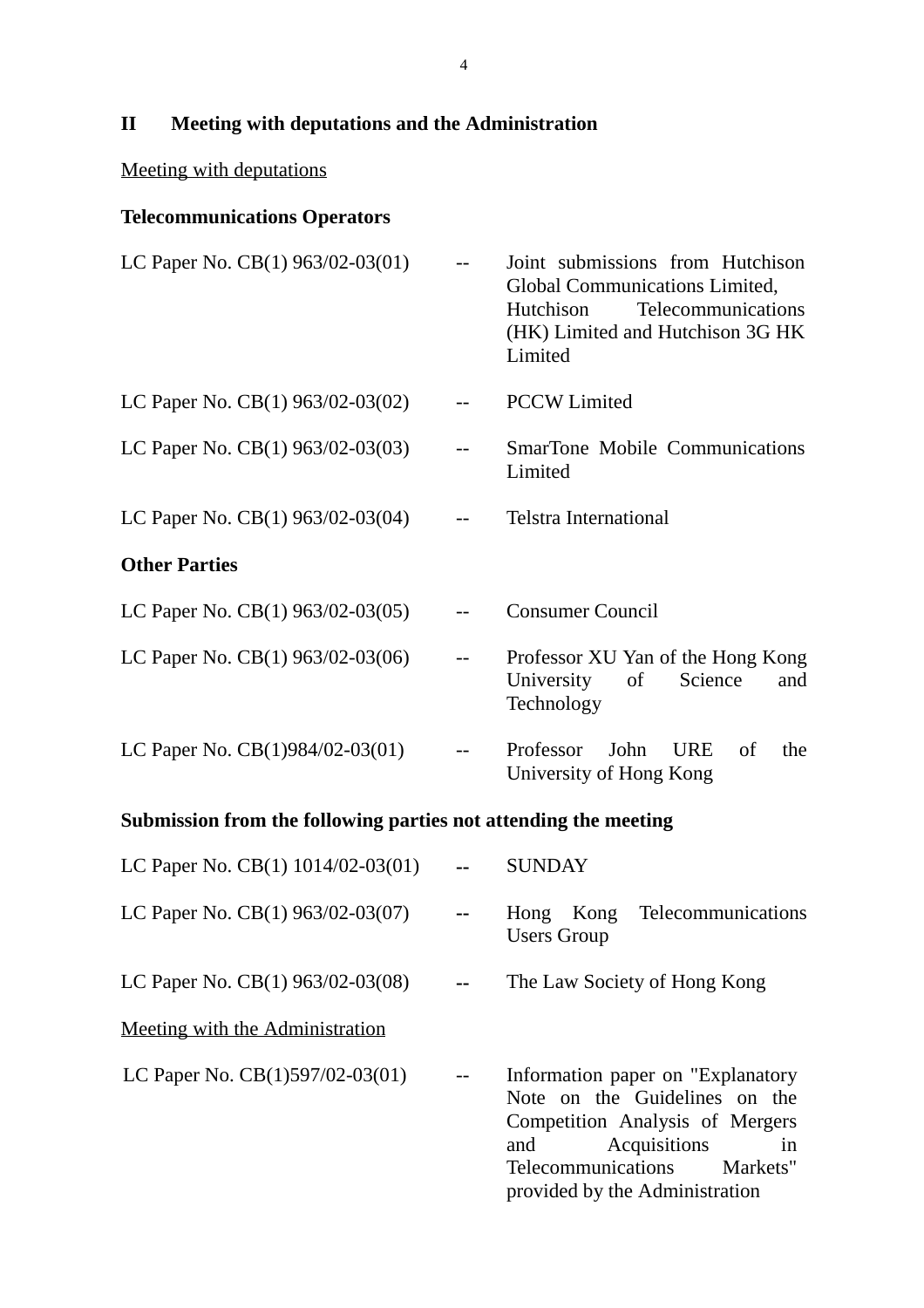| LC Paper No. CB(3)593/01-02        |               | The Bill                                                                                                                                                                                                                               |
|------------------------------------|---------------|----------------------------------------------------------------------------------------------------------------------------------------------------------------------------------------------------------------------------------------|
| LC Paper No. $CB(1)2256/01-02(03)$ |               | Marked-up copy of the Bill                                                                                                                                                                                                             |
| LC Paper No. $CB(1)187/02-03(01)$  | $\sim$ $\sim$ | Summary of deputations' views and<br>the Administration's response                                                                                                                                                                     |
| LC Paper No. $CB(1)625/02-03(01)$  |               | Information note on issues relating<br>the Guidelines on<br>the<br>tο<br>Competition Analysis of Mergers<br>Acquisitions<br>in<br>and<br>Telecommunications<br>Markets<br>prepared by the legislative Council<br>Secretariat (Revised) |

2. The Bills Committee deliberated (Index of proceedings attached at Appendix)

Issues which required follow-up actions/consideration by the Administration

3. At the request of members, the Administration would provide a detailed response to the views of members and deputations raised at the meeting and in the submissions received, including:

- (a) resources implications on the Office of Telecommunications Authority (OFTA) upon enactment of the Bill; and
- (b) whether it was more appropriate for a board comprising a few members, instead of the Telecommunications Authority (TA) as a single individual, to act the reviewing authority for merger and acquisition (M&A) activities in the telecommunications market.

#### Date of next meeting

4. Members agreed that the  $9<sup>th</sup>$  meeting of the Bills Committee would be held on Wednesday, 19 March 2003 at 10:45 am.

#### **III Any other business**

5. There being no other business, the meeting ended at 4:15 pm.

Council Business Division 1 Legislative Council Secretariat 13 March 2003

5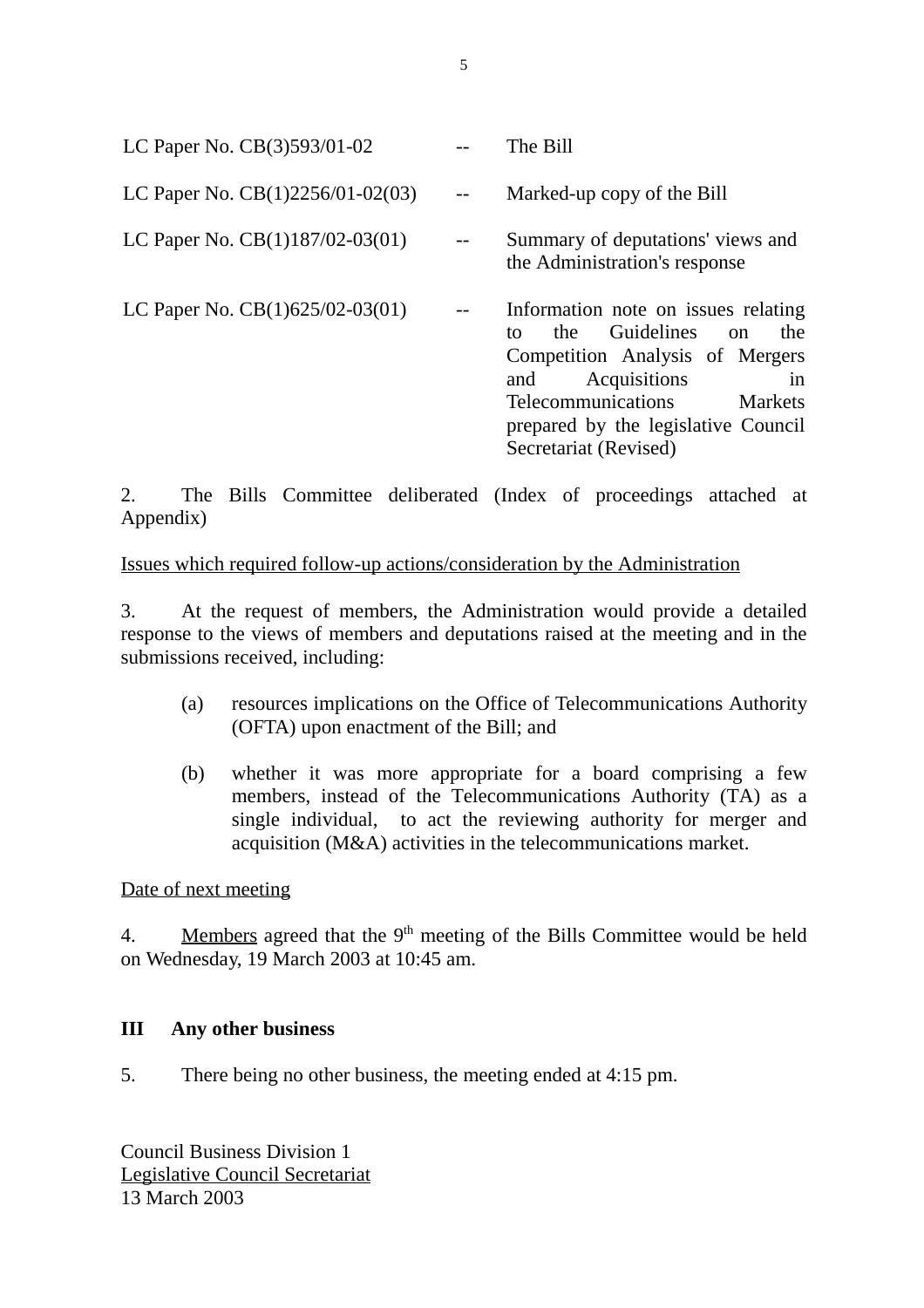## **Appendix**

### **Proceedings of the meeting of the Bills Committee on Telecommunications (Amendment) Bill 2002 Meeting on Thursday, 27 February 2003, at 2:30 pm in the Chamber of the Legislative Council Building**

| <b>Time</b>          | <b>Speaker</b>                                                                                                                                                     | Subject(s)                                                                                      | <b>Action</b>                                                                                               |
|----------------------|--------------------------------------------------------------------------------------------------------------------------------------------------------------------|-------------------------------------------------------------------------------------------------|-------------------------------------------------------------------------------------------------------------|
| <b>Marker</b>        |                                                                                                                                                                    |                                                                                                 | <b>Required</b>                                                                                             |
| $000000 -$<br>000413 | Chairman                                                                                                                                                           | Introductory<br>remarks<br>and<br>confirmation of minutes of meeting<br>held on 7 January 2003. |                                                                                                             |
| $000414 -$<br>001452 | Hutchison<br>Global<br>Communications<br>Limited,<br>Hutchison<br>Telecommunications<br>(HK) Limited<br>and<br>Hutchison<br>3G<br><b>HK</b><br>Limited (Hutchison) | Presentation of views.                                                                          | Speaking<br>note<br>tabled and issued<br>to members vide<br>LC Paper No.<br>1014/02-<br>CB(1)<br>$03(03)$ . |
| $001453 -$<br>002242 | <b>PCCW</b><br>(PCCW)                                                                                                                                              | Limited   Presentation of views.                                                                | Speaking<br>note<br>tabled and issued<br>to members vide<br>LC Paper No.<br>$CB(1)$ 1014/02-<br>$03(04)$ .  |
| $002243 -$<br>003039 | SmarTone Mobile<br>Communications<br>(SmarTone)                                                                                                                    | Presentation of views.                                                                          | Speaking<br>note<br>issued<br>to<br>members vide LC<br>Paper No. $CB(1)$<br>$1014/02 - 03(06)$ .            |
| $003040 -$<br>004109 | <b>Telstra International</b>                                                                                                                                       | Presentation of views.                                                                          | Speaking<br>note<br>tabled and issued<br>to members vide<br>LC Paper No.<br>$CB(1)$ 1014/02-<br>$03(02)$ .  |
| 004607               | 004110 - Consumer Council                                                                                                                                          | Presentation of views                                                                           | Speaking<br>note<br>tabled and issued<br>to members vide<br>LC Paper No.<br>1014/02-<br>CB(1)<br>$03(05)$ . |
| $004608 -$<br>005356 | Professor XU Yan of Presentation of views.<br>Hong Kong University<br>Science<br>of<br>and<br>Technology                                                           |                                                                                                 |                                                                                                             |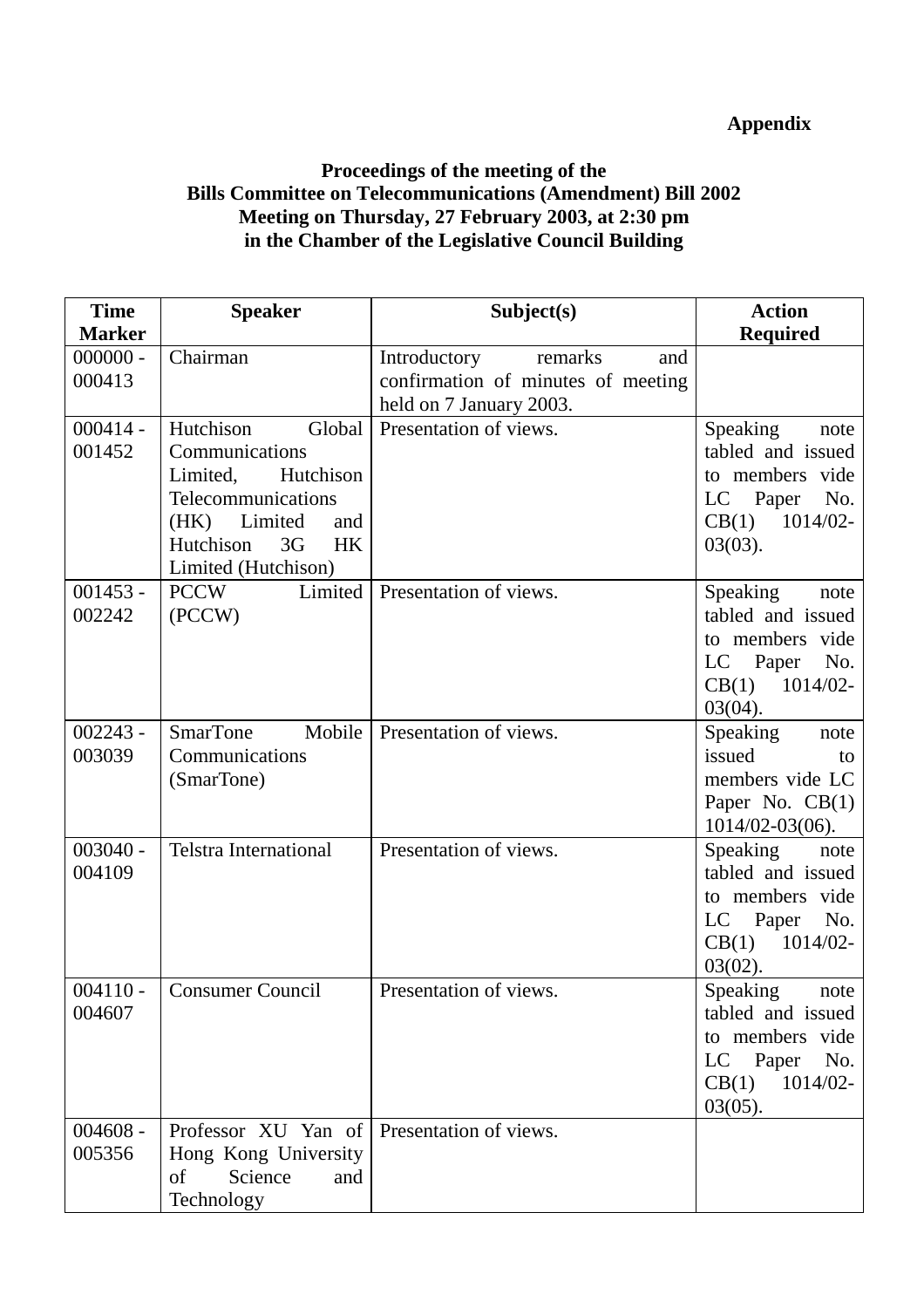| <b>Time</b>   | <b>Speaker</b>                               | Subject(s)                                 | <b>Action</b>   |
|---------------|----------------------------------------------|--------------------------------------------|-----------------|
| <b>Marker</b> |                                              |                                            | <b>Required</b> |
| $005357 -$    | Professor John URE of Presentation of views. |                                            |                 |
| 010107        | University of Hong                           |                                            |                 |
|               | Kong                                         |                                            |                 |
| $010108 -$    | Chairman                                     | Preliminary responses provided<br>(a)      |                 |
| 010759        | Ms Emily LAU                                 | by the Administration.                     |                 |
|               | Administration                               | time being,<br>For<br>the<br>(b)<br>the    |                 |
|               |                                              | Administration had no concrete             |                 |
|               |                                              | plan to re-organize the existing           |                 |
|               |                                              | regulatory<br>framework<br>for             |                 |
|               |                                              | broadcasting<br>and                        |                 |
|               |                                              | telecommunications.                        |                 |
| $010800 -$    | Mr CHAN Wai-yip                              | Need to strike a balance between<br>(a)    |                 |
| 011921        | <b>SmarTone</b>                              | public interest and interests of           |                 |
|               | <b>PCCW</b>                                  | the<br>operators<br>to<br>prevent          |                 |
|               | Professor XU Yan                             | oligopoly in telecommunications            |                 |
|               |                                              | market.                                    |                 |
|               |                                              | Need to consult the industry on<br>(b)     |                 |
|               |                                              | factors to be considered in                |                 |
|               |                                              | competition analysis.                      |                 |
|               |                                              | Whether it was more appropriate<br>(c)     |                 |
|               |                                              | for a board comprising a few               |                 |
|               |                                              | members, instead of TA as a                |                 |
|               |                                              | single individual, to act as the           |                 |
|               |                                              | reviewing authority for M&A                |                 |
|               |                                              | activities<br>the<br>in                    |                 |
|               |                                              | telecommunications market.                 |                 |
| $011922 -$    | Mr YEUNG Yiu-chung                           | Whether the market <i>per se</i> or<br>(a) |                 |
| 012320        | Hutchison                                    | legislative measures would be              |                 |
|               |                                              | more effective in enhancing                |                 |
|               |                                              | market competition.                        |                 |
|               |                                              | Concern relating to the possible<br>(b)    |                 |
|               |                                              | damage to the market due to                |                 |
|               |                                              | erroneous regulation of the                |                 |
|               |                                              | market structure.                          |                 |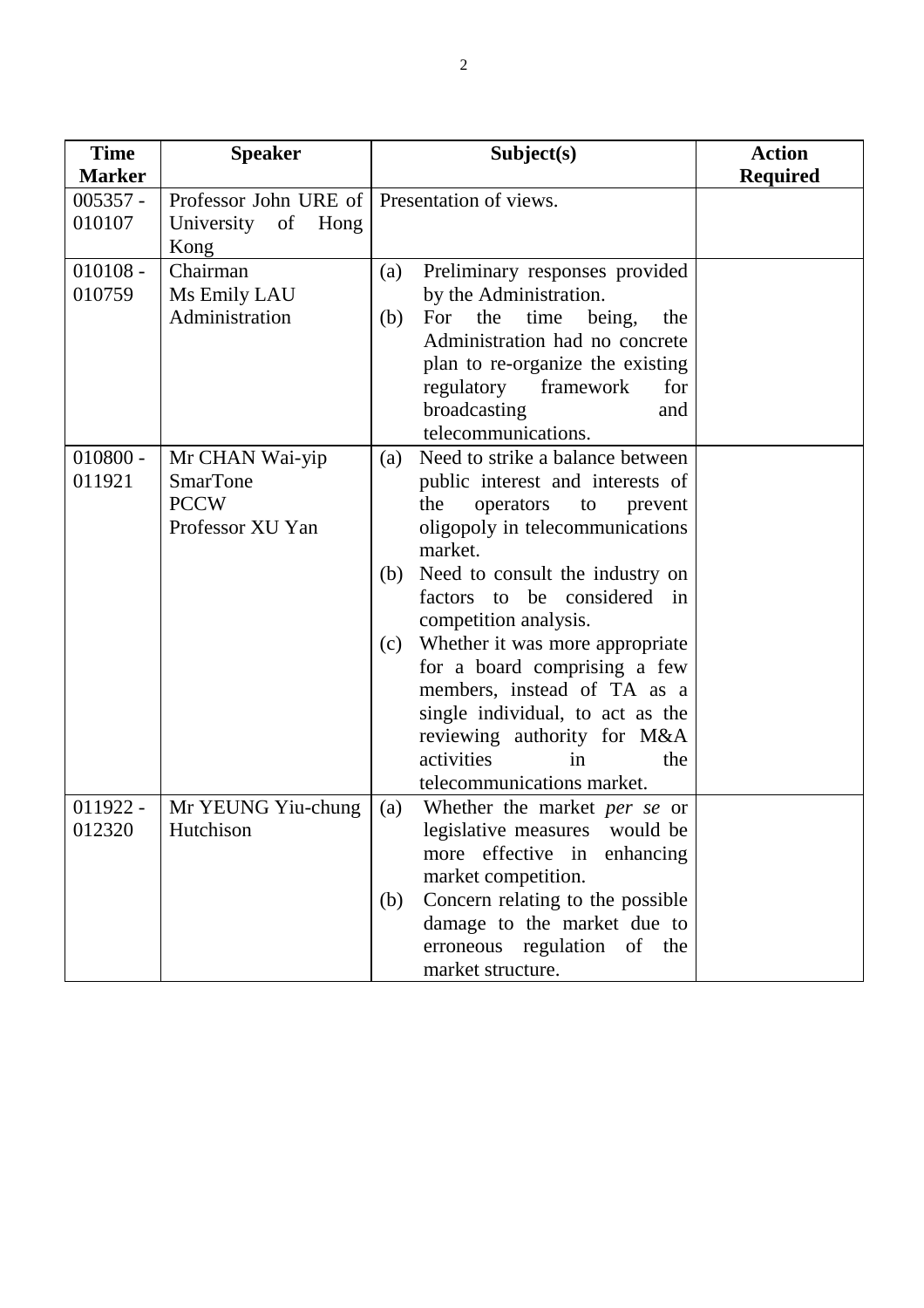| <b>Time</b>   | <b>Speaker</b>          |     | Subject(s)                         | <b>Action</b>       |
|---------------|-------------------------|-----|------------------------------------|---------------------|
| <b>Marker</b> |                         |     |                                    | <b>Required</b>     |
| $012321 -$    | Ms Emily LAU            | (a) | M&A<br>for<br>Pros<br>and<br>cons  | The<br>Consumer     |
| 012941        | <b>Consumer Council</b> |     | activities to be regulated by TA   | Council<br>was      |
|               | Professor XU Yan        |     | or an independent body.            | requested<br>to     |
|               | Professor John URE      | (b) | The international trends<br>for    | provide its view    |
|               |                         |     | M&A activities to be regulated     | on whether it was   |
|               |                         |     | by independent bodies which        | more<br>appropriate |
|               |                         |     | might pave<br>for<br>the<br>way    | board<br>for<br>a   |
|               |                         |     | introduction<br>of<br>universal    | comprising a few    |
|               |                         |     | competition law.                   | members, instead    |
|               |                         | (c) | Track record of OFTA seemed        | of TA as a single   |
|               |                         |     | to be indicative of its capability | individual, to act  |
|               |                         |     | in assessing the effect of M&A     | as the reviewing    |
|               |                         |     | activities on competition.         | authority<br>for    |
|               |                         |     |                                    | M&A activities.     |
| $012942 -$    | Mr Eric LI              | (a) | Mr Eric LI declared his interest   |                     |
| 014135        | Chairman                |     | independent,<br>as<br>an<br>non-   |                     |
|               | Hutchison               |     | executive director of SmarTone     |                     |
|               | Professor John URE      |     | Telecommunications Holdings        |                     |
|               | <b>PCCW</b>             |     | Ltd.                               |                     |
|               |                         | (b) | Whether the Bill was conducive     |                     |
|               |                         |     | attracting<br>to<br>overseas       |                     |
|               |                         |     | investment and enhancing Hong      |                     |
|               |                         |     | Kong's<br>position<br>the<br>as    |                     |
|               |                         |     | telecommunications<br>hub<br>of    |                     |
|               |                         |     | Asia.                              |                     |
|               |                         | (c) | The international trends of de-    |                     |
|               |                         |     | regulation.                        |                     |
|               |                         | (d) | The view that<br>the.              |                     |
|               |                         |     | telecommunications market was      |                     |
|               |                         |     | already<br>subject<br>to           |                     |
|               |                         |     | comprehensive regulation<br>to     |                     |
|               |                         |     | safeguard competition.             |                     |
|               |                         | (e) | It might be more appropriate to    |                     |
|               |                         |     | regulate conduct instead of the    |                     |
|               |                         |     | structure of the market.           |                     |